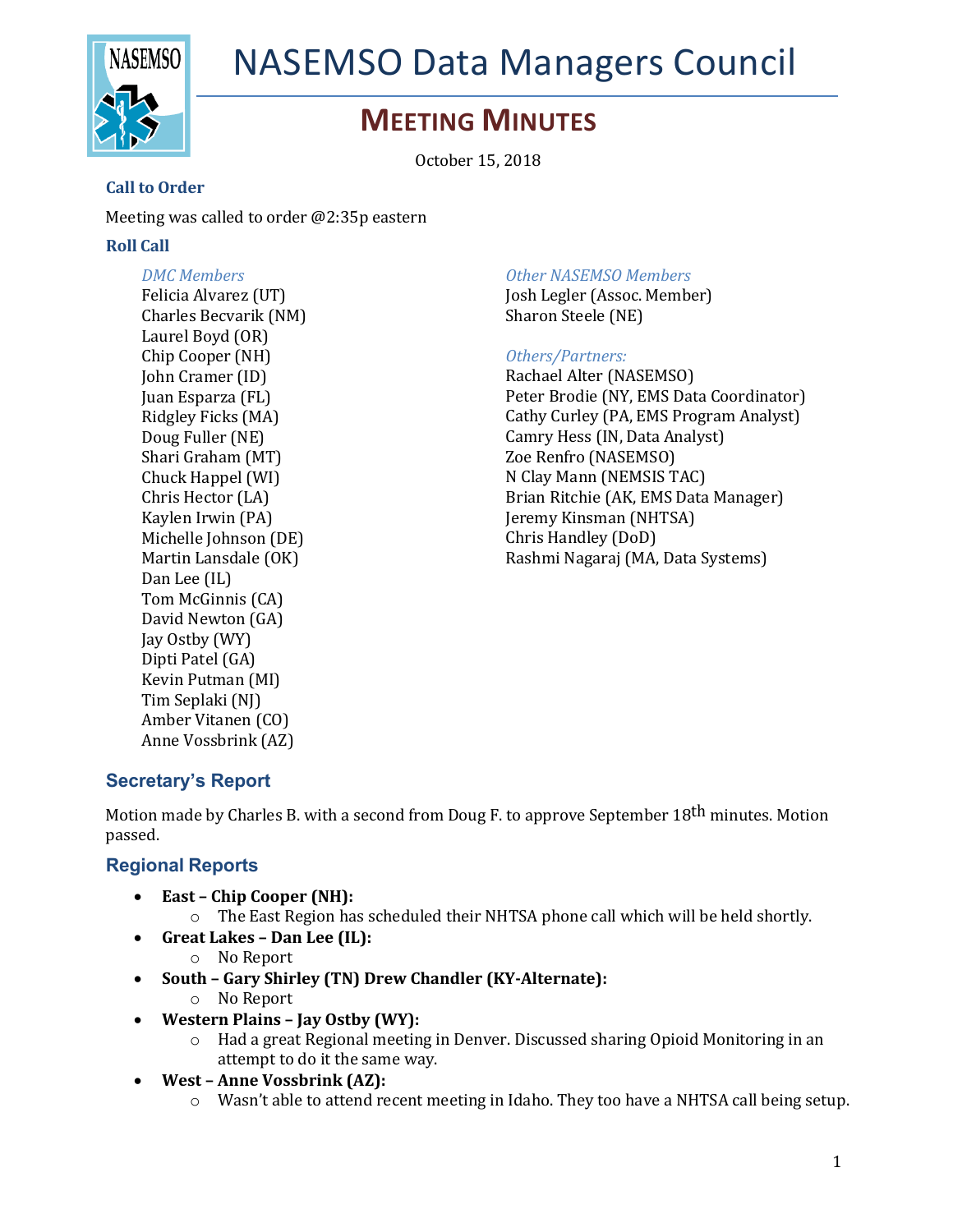

## **MEETING MINUTES**

October 15, 2018

#### **Council Project & Committee Reports**

- NASEMSO HITS Committee Tim Seplaki (NJ):
	- $\circ$  Group hasn't met for a couple of months due to hurricane landfall affecting some members.
- **NASEMSO Community Paramedicine/MIH Committee Anne Vossbrink(AZ):** 
	- $\circ$  Recent meeting was cancelled. AZ is not getting as involved as initially anticipated. So, if anyone is interested in taking over for Ann, please advise.
- NASEMSO EMS Data Opioid Workgroup Tim Seplaki (NJ):
	- $\circ$  Not much done during the summer. Working on sending out a survey in the next couple of weeks. Only has 12 questions related to status of opioid reporting and monitoring. Currently considering proposing a separate subcommittee within NASEMSO to deal with this subject but will be a workgroup for now.
- NEMSMA Information & Technology Committee Ridgely Ficks (MA):
	- $\circ$  Nick Nudell would also consider a replacement

#### **Old Business**

None

#### **New Business**

None

#### **Partner Reports**

- **NHTSA OEMS – Jeremy Kinsman**
	- $\circ$  Looking forward to the upcoming Regional phone calls. Lot of interest in EMS Data and the HIE Integrations.

#### • **NEMSIS TAC – Dr. Clay Mann**

- o Discussed the current survey for Late Breaking Revisions.
- o https://www.surveymonkey.com/r/LB\_SEP2018
- $\circ$  Reviewed the status of the eDisposition.12 deprecation. Would take it from one to four elements. Chip described how the workgroup came up with these recommendations.
- $\circ$  The eOutcomes group has only met once but collecting data to provide recommendations.
- o CARES/NEMSIS Harmonization group has met several times. They have another meeting scheduled this week.
- $\circ$  Suggested List group is looking at the values based on current count submitted.
- $\circ$  Josh gave an example of the public Performance Measurement Dashboard. It currently has three measures setup. One each for Seizure, Stroke & Trauma.

#### **Other Business**

Anne asked if anyone could contact her that are doing HIE Connections. They are considering going down this road and would appreciate any tips from their experience.

#### **Next Meeting**

TBD - 2:30p eastern.